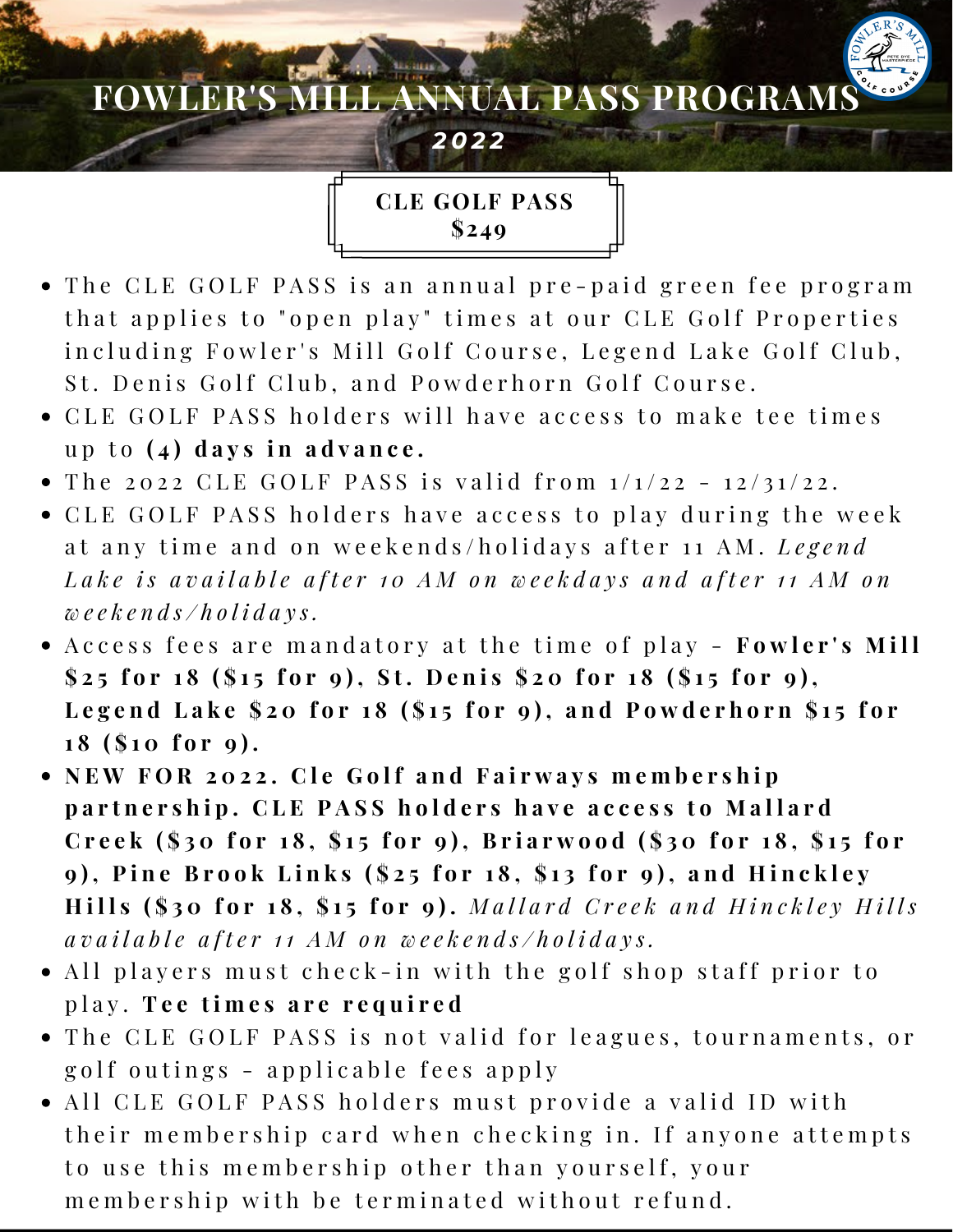## **CLE PLATINUM GOLF PASS \$995**

- The CLE PLATINUM GOLF PASS is an annual pre-paid green fee program that applies to "open play" times at our CLE Golf Properties including Fowler's Mill Golf Course, Legend Lake Golf Club, St. Denis Golf Club, and Powderhorn Golf Course.
- CLE PLATINUM GOLF PASS holders will have access to make tee times up to (10) days in advance.
- The 2022 CLE GOLF PASS is valid from  $1/1/22 12/31/22$ .
- CLE PLATINUM GOLF PASS holders have access to play at any time.
- Access fees are mandatory at the time of play **Fowler's** Mill \$25 for 18 (\$15 for 9), St. Denis \$20 for 18 (\$15 for 9), Legend Lake \$20 for 18 (\$15 for 9), and Powderhorn  $$15$  for  $18$  (\$10 for 9).
- NEW FOR 2022. Cle Golf and Fairways membership partnership. CLE PASS holders have access to Mallard Creek (\$30 for 18, \$15 for 9), Briarwood (\$30 for 18, \$15 for 9), Pine Brook Links (\$25 for 18, \$13 for 9), and Hinckley Hills (\$30 for 18, \$15 for 9). Mallard Creek and Hinckley Hills available after 11 AM on weekends/holidays.
- All players must check-in with the golf shop staff prior to play. Tee times are required.
- The CLE PLATINUM GOLF PASS is not valid for leagues, tournaments, or golf outings - applicable fees apply.
- All CLE PLATINUM GOLF PASS holders must provide a valid ID with their membership card when checking in. If anyone attempts to use this membership other than yourself, your membership with be terminated without a r e fund.
- Standing tee time add-on available \$400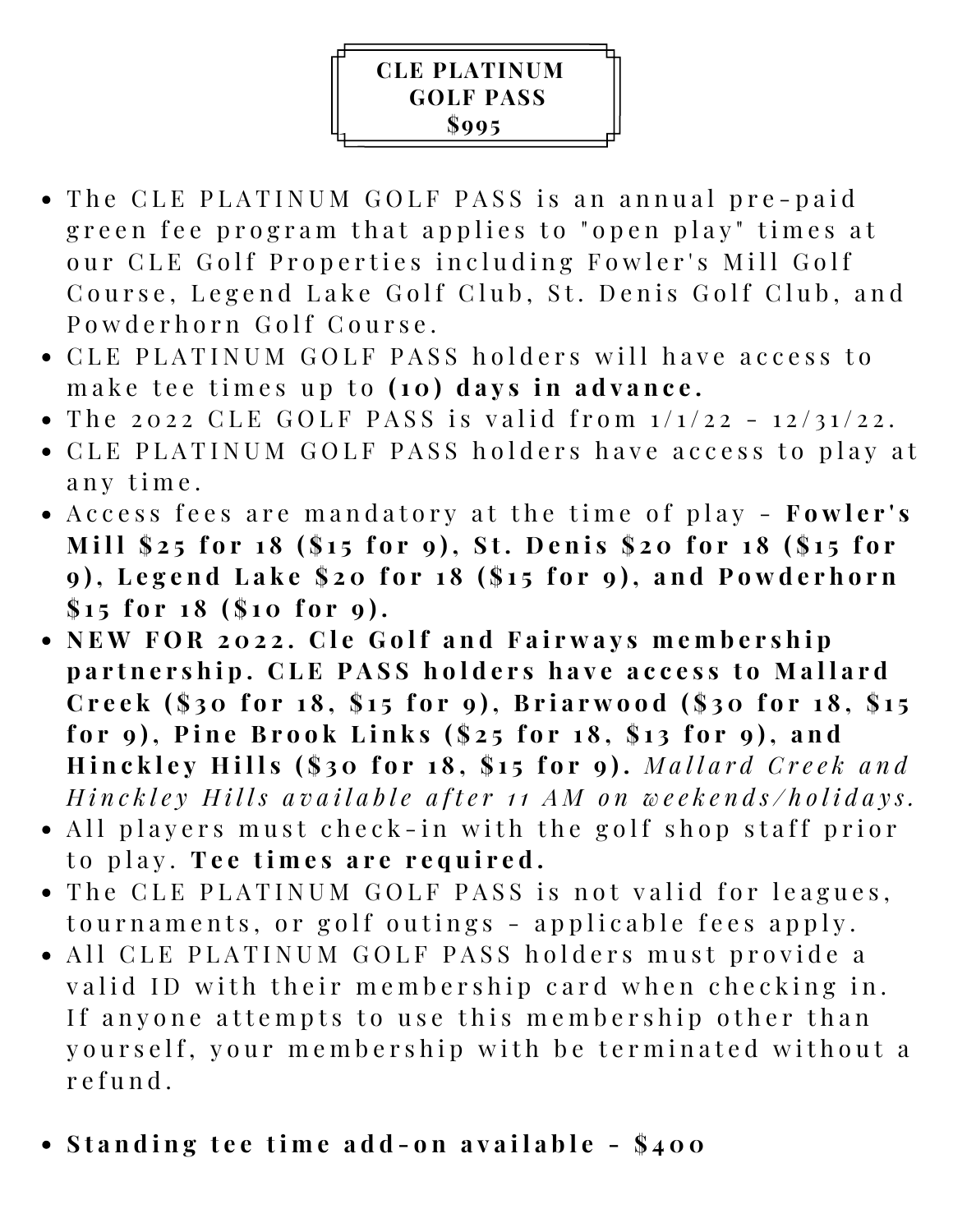#### **CLE UNIMITED GOLF PASS \$3995**

- The CLE UNLIMITED GOLF PASS is an annual pre-paid green fee program that applies to "open play" times at our CLE Golf Properties, including Fowler's Mill Golf Course, Legend Lake Golf Club, St. Denis Golf Club, and Powderhorn Golf Course.
- The CLE UNLIMITED GOLF PASS includes (1) standing tee time at Fowler's Mill or Legend Lake.
- CLE UNLIMITED GOLF PASS holders will have access to m a k e t e e t i m e s u p t o **( 1 0 ) d a y s i n a d v a n c e .**
- $\bullet$  The 2022 CLE UNLIMITED GOLF PASS is valid from  $1/1/22$  $-12/31/22$ .
- CLE UNLIMITED GOLF PASS holders have access to play at any time.
- C L E U N L I M I T E D G O L F P A S S h o l d e r s p a y **n o a c c e s s f e e s** a t any CLE Golf Property (Fowler's Mill, Legend Lake, St. Denis, or Powderhorn).
- NEW FOR 2022. Cle Golf and Fairways membership partnership. CLE PASS holders have access to Mallard Creek  $(\$30$  for  $18$ ,  $\$15$  for 9), Briarwood  $(\$30$  for  $18$ ,  $\$15$ for 9), Pine Brook Links (\$25 for 18, \$13 for 9), and Hinckley Hills (\$30 for 18, \$15 for 9). Mallard Creek and Hinckley Hills available after 11 AM on weekends/holidays.
- All players must check-in with the golf shop staff prior to play. Tee times are required.
- The CLE UNLIMITED GOLF PASS is not valid for leagues, tournaments, or golf outings - applicable fees apply.
- All CLE UNLIMITED GOLF PASS holders must provide a valid ID with their membership card when checking in. If anyone attempts to use this membership other than yourself, your membership with be terminated without a r e fund.